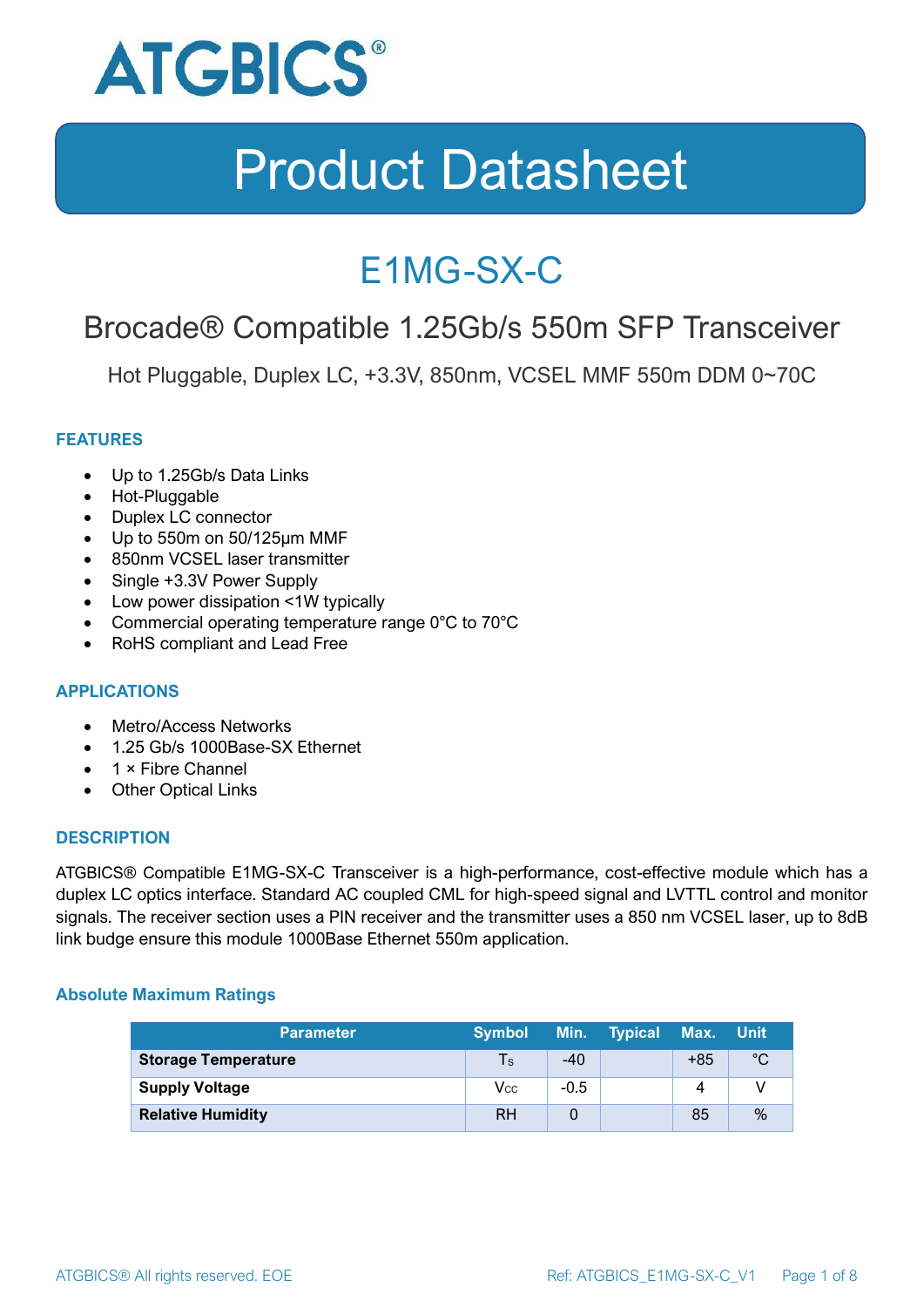

#### **Recommended Operating Environment:**

| <b>Parameter</b>             | <b>Symbol</b>    | Min.  | <b>Typical</b> | Max.     | <b>Unit</b> |
|------------------------------|------------------|-------|----------------|----------|-------------|
| <b>Operating Temperature</b> |                  | 0     |                | $+70$    | $^{\circ}C$ |
| <b>Supply Voltage</b>        | $V_{\rm CC}$     | 3.135 |                | 3.465    | v           |
| <b>Supply Current</b>        | <b>Icc</b>       |       |                | 300      | mA          |
| <b>Inrush Current</b>        | Isurge           |       |                | $lcc+30$ | mA          |
| <b>Maximum Power</b>         | $P_{\text{max}}$ |       |                |          | W           |

#### **Electrical Characteristics** ( $T_{OP}$  = -40 to 85°C, VCC = 3.135 to 3.465 Volts)

| <b>Parameter</b>                    | <b>Symbol</b>         | Min.           | <b>Typical</b> | Max.                  | <b>Unit</b> | <b>Notes</b> |
|-------------------------------------|-----------------------|----------------|----------------|-----------------------|-------------|--------------|
| <b>Transmitter Section:</b>         |                       |                |                |                       |             |              |
| Input differential impedance        | $R_{in}$              | 90             | 100            | 110                   | П           | $\Box$       |
| Single ended data input swing       | $V_{\text{in PP}}$    | 250            |                | 1200                  | mVp-p       |              |
| <b>Transmit Disable Voltage</b>     | $V_D$                 | $Vcc -$<br>1.3 |                | Vcc.                  | v           | 2            |
| <b>Transmit Enable Voltage</b>      | <b>VEN</b>            | Vee            |                | Vee+<br>0.8           | $\vee$      |              |
| <b>Transmit Disable Assert Time</b> | $T_{\rm dessert}$     |                |                | 10                    | <b>us</b>   |              |
| <b>Receiver Section:</b>            |                       |                |                |                       |             |              |
| Single ended data output<br>swing   | Vout, p<br>р          | 250            |                | 800                   | mv          | 3            |
| <b>LOS Fault</b>                    | $V_{\text{losfault}}$ | $Vcc -$<br>0.5 |                | $V_{\text{CC\_host}}$ | $\vee$      | 5            |
| <b>LOS Normal</b>                   | Vlos norm             | $V_{ee}$       |                | $V_{ee}$ +0.5         | v           | 5            |
| <b>Power Supply Rejection</b>       | <b>PSR</b>            | 100            |                |                       | mVpp        | 6            |

Notes:

- 1. AC coupled.
- 2. Or open circuit.
- 3. Into 100-ohm differential termination.
- 4.  $20 80 \%$
- 5. LOS is LVTTL. Logic 0 indicates normal operation; logic 1 indicates no signal detected.
- 6. All transceiver specifications are compliant with a power supply sinusoidal modulation of 20 Hz to 1.5MHz up to specified value applied through the power supply filtering network shown on page 23 of the Small Form-factor Pluggable (SFP) Transceiver Multi-Source Agreement (MSA), September 14, 2000.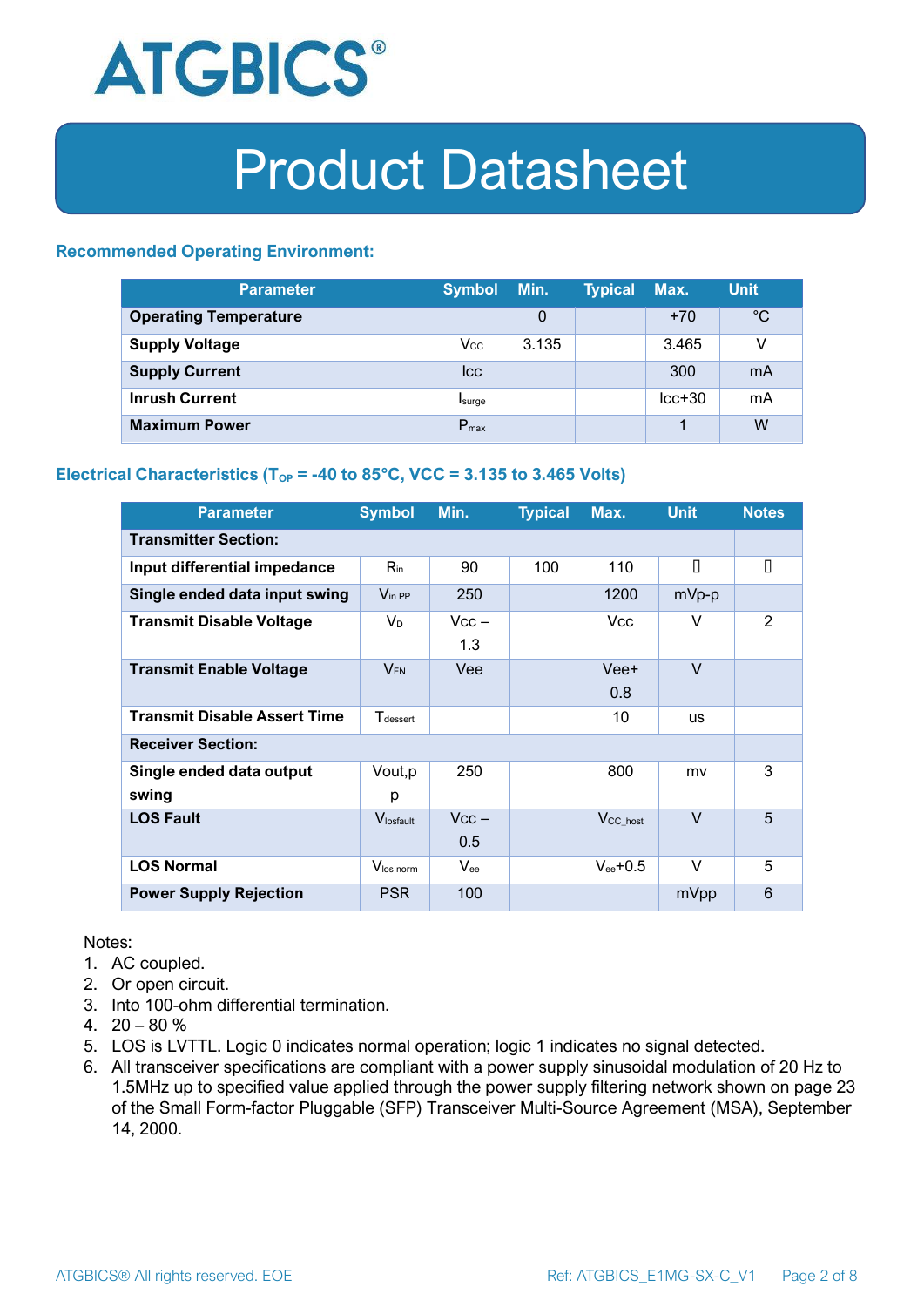

#### **Optical Parameters** ( $T_{OP}$  = -40 to 85°C, VCC = 3.135 to 3.465 Volts)

| <b>Parameter</b>                                                            | <b>Symbol</b>     | Min.         | <b>Typical</b> | Max.       | <b>Unit</b>     | <b>Note</b>    |
|-----------------------------------------------------------------------------|-------------------|--------------|----------------|------------|-----------------|----------------|
| <b>Transmitter Section:</b>                                                 |                   |              |                |            |                 |                |
| <b>Center Wavelength</b>                                                    | $\lambda_c$       | 840          | 850            | 860        | nm              |                |
| <b>Spectral Width (RMS)</b>                                                 | <b>ORMS</b>       |              |                | 0.85       | nm              |                |
| <b>Optical Output Power</b>                                                 | $P_{\text{out}}$  | -9           |                | $-3$       | dBm             | 1              |
| <b>Extinction Ratio</b>                                                     | <b>ER</b>         | 9            |                |            | dB              |                |
| <b>Optical Rise/Fall Time</b>                                               | $t_r / t_f$       |              |                | 260        | ps              | $\overline{2}$ |
| <b>Relative Intensity Noise</b>                                             | <b>RIN</b>        |              |                | $-120$     | dB/H            |                |
|                                                                             |                   |              |                |            | Z               |                |
| <b>Output Eye Mask</b><br>Compliant with IEEE802.3 z (class 1 laser safety) |                   |              |                |            |                 |                |
| <b>Receiver Section:</b>                                                    |                   |              |                |            |                 |                |
| <b>Optical Input Wavelength</b>                                             | $\lambda_{\rm c}$ | 770          |                | 860        | nm              |                |
| <b>Receiver Overload</b>                                                    | $P_{ol}$          | $\mathbf{0}$ |                |            | dBm             | $\overline{4}$ |
| <b>RX Sensitivity</b>                                                       | Sen               |              |                | $-17$      | dBm             | 4              |
| <b>RX LOS Assert</b>                                                        | LOS <sub>A</sub>  | $-35$        |                |            | d <sub>Bm</sub> |                |
| <b>RX LOS De-assert</b>                                                     | LOS <sub>D</sub>  |              |                | $-18$      | dB <sub>m</sub> |                |
| <b>RX_LOS Hysteresis</b>                                                    | LOS <sub>H</sub>  | 0.5          |                |            | d <sub>B</sub>  |                |
| <b>General Specifications:</b>                                              |                   |              |                |            |                 |                |
| <b>Data Rate</b>                                                            | <b>BR</b>         |              | 1.25           |            | Gb/s            |                |
| <b>Bit Error Rate</b>                                                       | <b>BER</b>        |              |                | $10^{-12}$ |                 |                |
| Max. Supported Link Length on<br>50/125µm MMF@1.25Gb/s                      | LMAX              |              | 550            |            | m               |                |
| <b>Total System Budget</b>                                                  | LB                | 8            |                |            | dB              |                |

Notes:

- 1. The optical power is launched into MMF.
- 2. 20-80%.
- 3. Jitter measurements taken using Agilent OMNIBERT 718 in accordance with GR-253.
- 4. Measured with PRBS  $2^{7-1}$  at 10<sup>-12</sup> BER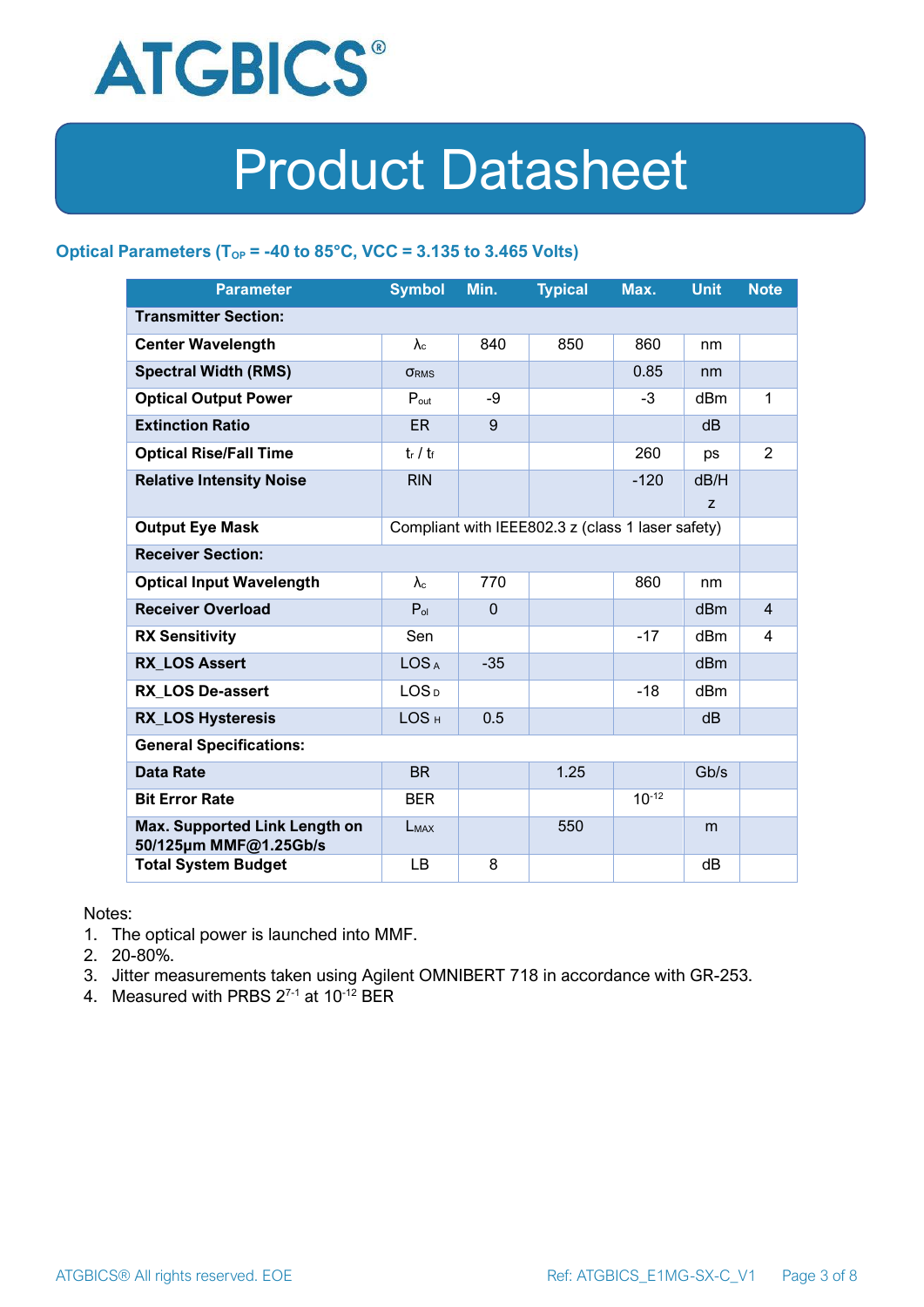

#### **Pin Assignment**

Diagram of Host Board Connector Block Pin Numbers and Name



#### **Diagram of Host Board Connector Block Pin Numbers and Names**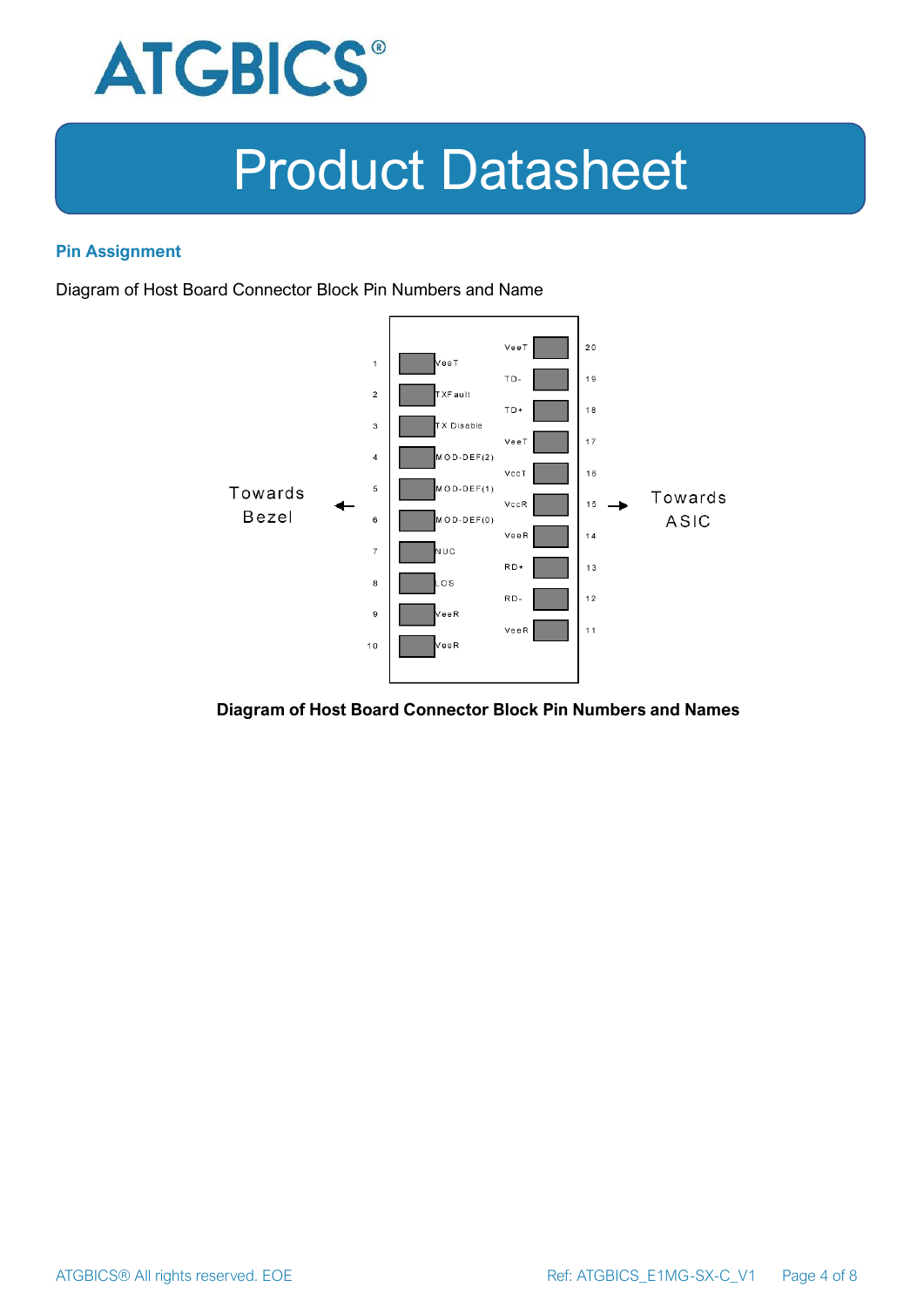

#### **Pin Function Definitions**

| <b>Pin No</b>  | <b>Name</b>        | <b>Function</b>                     | <b>Plug Seq</b> | <b>Notes</b>   |
|----------------|--------------------|-------------------------------------|-----------------|----------------|
| 1              | VeeT               | <b>Transmitter Ground</b>           | $\mathbf 1$     | $\mathbf{1}$   |
| $\overline{2}$ | <b>TX Fault</b>    | <b>Transmitter Fault Indication</b> | 3               |                |
| 3              | <b>TX Disable</b>  | <b>Transmitter Disable</b>          | 3               | $\overline{2}$ |
| 4              | MOD-DEF2           | <b>Module Definition</b>            | $\overline{2}$  | 3              |
| 5              | MOD-DEF1           | <b>Module Definition 1</b>          | 3               | 3              |
| 6              | MOD-DEF0           | Module Definition 0                 | 3               | 3              |
| $\overline{7}$ | <b>Rate Select</b> | <b>Not Connected</b>                | 3               | $\overline{4}$ |
| 8              | <b>LOS</b>         | Loss of Signal                      | 3               | 5              |
| 9              | <b>VeeR</b>        | <b>Receiver Ground</b>              | 1               | $\mathbf{1}$   |
| 10             | VeeR               | <b>Receiver Ground</b>              | 1               | 1              |
| 11             | <b>VeeR</b>        | <b>Receiver Ground</b>              |                 | $\mathbf{1}$   |
| 12             | RD-                | Inv. Received Data Out              | 3               | 6              |
| 13             | $RD+$              | <b>Received Data Out</b>            | 3               | 6              |
| 14             | VeeR               | Receiver Ground                     | 3               | 1              |
| 15             | <b>VccR</b>        | <b>Receiver Power</b>               | $\overline{2}$  | $\mathbf{1}$   |
| 16             | <b>VccT</b>        | <b>Transmitter Power</b>            | $\overline{2}$  |                |
| 17             | VeeT               | <b>Transmitter Ground</b>           | $\mathbf{1}$    |                |
| 18             | $TD+$              | Transmit Data In                    | 3               | 6              |
| 19             | TD-                | Inv. Transmit In                    | 3               | 6              |
| 20             | VeeT               | <b>Transmitter Ground</b>           | 1               |                |

Notes:

- 1. Circuit ground is internally isolated from chassis ground.
- 2. Laser output disabled on TDIS >2.0V or open, enabled on TDIS <0.8V.
- 3. Should be pulled up with 4.7k 10 kohms on host board to a voltage between 2.0V and 3.6V. MOD\_DEF (0) pulls line low to indicate module is plugged in.
- 4. Rate select is not used
- 5. LOS is open collector output. Should be pulled up with 4.7k 10 kohms on host board to a voltage between 2.0V and 3.6V. Logic 0 indicates normal operation; logic 1 indicates loss of signal.
- 6. AC Coupled

#### **SFP Module EEPROM Information and Management**

The SFP modules implement the 2-wire serial communication protocol as defined in the SFP -8472. The serial ID information of the SFP modules can be accessed through the I2C interface at address A0h.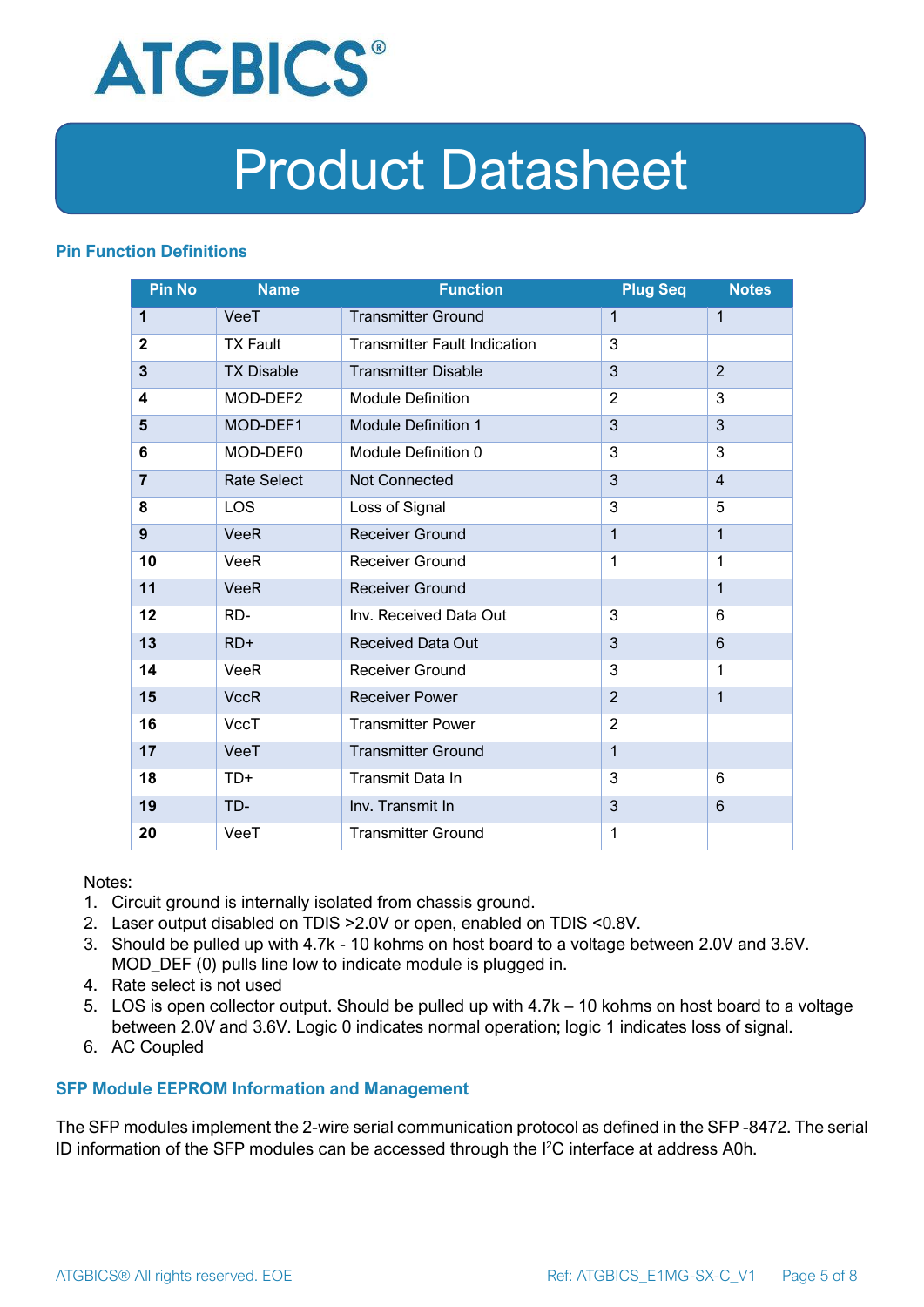

#### **EEPROM Serial ID Memory Contents (A0h)**

| <b>Data</b><br><b>Address</b> | Length<br>(Byte) | <b>Name of</b><br>Length | <b>Description and Contents</b>                                                                                                   |  |
|-------------------------------|------------------|--------------------------|-----------------------------------------------------------------------------------------------------------------------------------|--|
| <b>Base ID Fields</b>         |                  |                          |                                                                                                                                   |  |
| $\mathbf 0$                   | 1                | Identifier               | Type of Serial transceiver (03h=SFP)                                                                                              |  |
| 1                             | 1                | Reserved                 | Extended identifier of type serial transceiver<br>(04h)                                                                           |  |
| $\mathbf{2}$                  | 1                | Connector                | Code of optical connector type (07=LC)                                                                                            |  |
| $3 - 10$                      | 8                | Transceiver              |                                                                                                                                   |  |
| 11                            | 1                | Encoding                 | NRZ(03h)                                                                                                                          |  |
| 12                            | 1                | BR, Nominal              | Nominal baud rate, unit of 100Mbps                                                                                                |  |
| $13 - 14$                     | $\overline{2}$   | Reserved                 | (0000h)                                                                                                                           |  |
| 15                            | 1                | Length(9um)              | Link length supported for 9/125um fiber, units of<br>100m                                                                         |  |
| 16                            | $\mathbf 1$      | Length(50um)             | Link length supported for 50/125um fiber, units<br>of 10m                                                                         |  |
| 17                            | $\mathbf{1}$     | Length(62.5um)           | Link length supported for 62.5/125um fiber, units<br>of 10m                                                                       |  |
| 18                            | $\mathbf{1}$     | Length(Copper)           | Link length supported for copper, units of meters                                                                                 |  |
| 19                            | $\mathbf{1}$     | Reserved                 |                                                                                                                                   |  |
| 20-35                         | 16               | Vendor Name              | SFP vendor name: ATGBICS                                                                                                          |  |
| 36                            | 1                | Reserved                 |                                                                                                                                   |  |
| 37-39                         | 3                | Vendor OUI               | SFP transceiver vendor OUI ID                                                                                                     |  |
| 40-55                         | 16               | Vendor PN                | Part Number: "E1MG-SX-C" (ASCII)                                                                                                  |  |
| 56-59                         | 4                | Vendor rev               | Revision level for part number                                                                                                    |  |
| 60-62                         | 3                | Reserved                 |                                                                                                                                   |  |
| 63                            | 1                | <b>CCID</b>              | Least significant byte of sum of data in address<br>$0 - 62$                                                                      |  |
| <b>Extended ID Fields</b>     |                  |                          |                                                                                                                                   |  |
| 64-65                         | $\overline{2}$   | Option                   | Indicates which<br>optical<br><b>SFP</b><br>signals<br>are<br>implemented<br>(001Ah = LOS, TX_FAULT, TX_DISABLE all<br>supported) |  |
| 66                            | $\mathbf{1}$     | BR, max                  | Upper bit rate margin, units of %                                                                                                 |  |
| 67                            | 1                | BR, min                  | Lower bit rate margin, units of %                                                                                                 |  |
| 68-83                         | 16               | Vendor SN                | Serial number (ASCII)                                                                                                             |  |
| 84-91                         | 8                | Date code                | Manufacturing date code                                                                                                           |  |
| 92-94                         | 3                | Reserved                 |                                                                                                                                   |  |
| 95                            | 1                | <b>CCEX</b>              | Check code for the<br>Fields<br>extended<br>ID<br>(addresses 64 to 94)                                                            |  |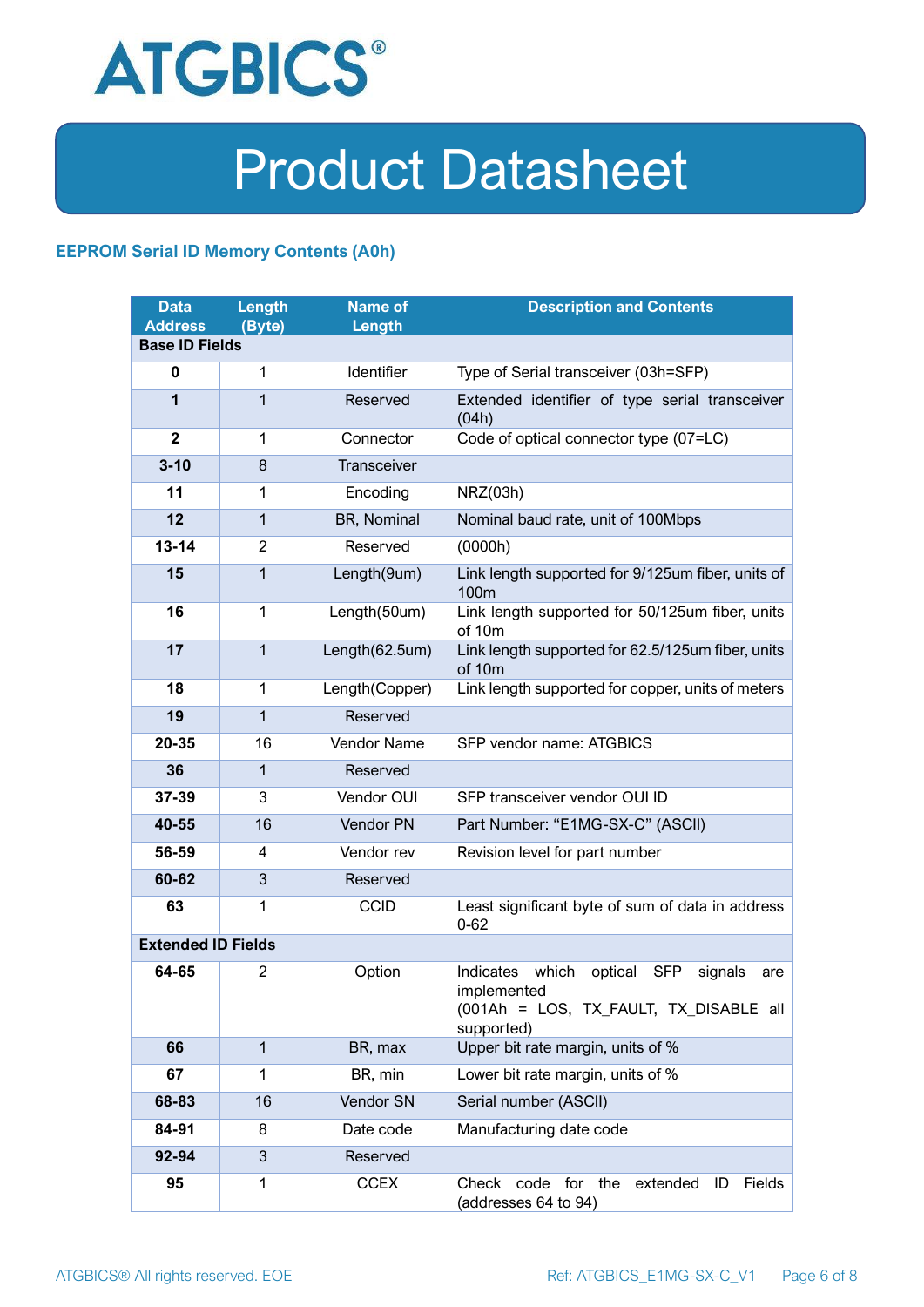

| <b>Vendor Specific ID Fields</b> |     |          |                                 |
|----------------------------------|-----|----------|---------------------------------|
| 96-127                           | 32  | Readable | Vendor specific date, read only |
| 128-255                          | 128 | Reserved | Reserved for SFF-8079           |

#### **Regulatory Compliance**

The GLX-SX-MMD-C complies with international Electromagnetic Compatibility (EMC) and international safety requirements and standards (see details in Table following).

| Electrostatic Discharge<br>(ESD) to the Electrical Pins                                      | MIL-STD-883E<br>Method 3015.7                                                   | Class 1(>1000 V)                          |  |
|----------------------------------------------------------------------------------------------|---------------------------------------------------------------------------------|-------------------------------------------|--|
| <b>Electrostatic</b><br>Discharge<br>(ESD)<br>LC<br>the<br><b>Duplex</b><br>to<br>Receptacle | IEC 61000-4-2<br><b>GR-1089-CORE</b>                                            | Compatible with standards                 |  |
| Electromagnetic<br>Interference (EMI)                                                        | FCC Part 15 Class B<br>EN55022 Class B (CISPR 22B)<br><b>VCCI Class B</b>       | Compatible with standards                 |  |
| Laser Eye Safety                                                                             | 1040.10<br>21CFR<br>and<br><b>FDA</b><br>1040.11<br>EN60950, EN (IEC) 60825-1,2 | Compatible with Class 1 laser<br>product. |  |

#### **Recommended Circuit**



**SFP Host Recommended Circuit**